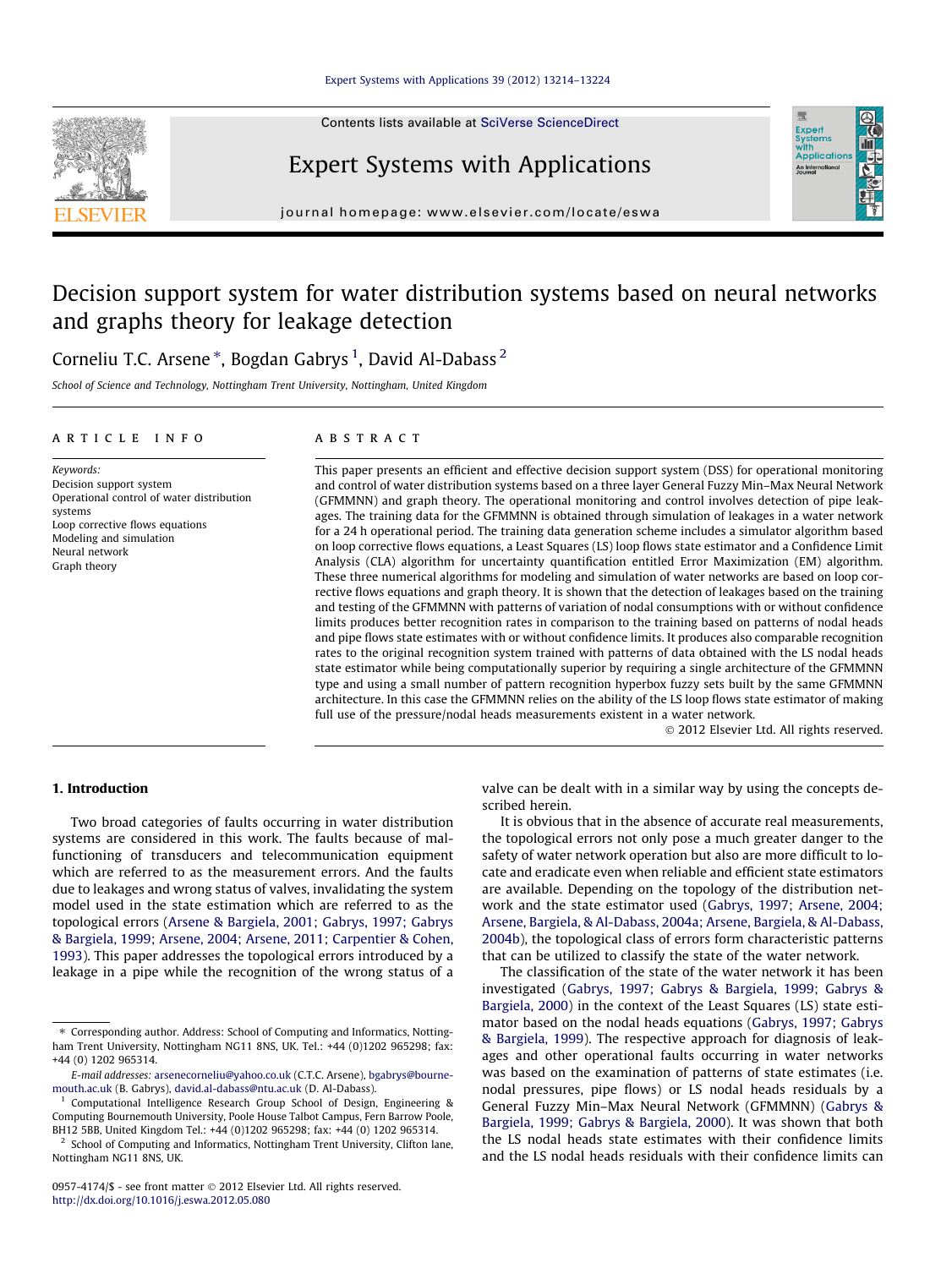be successfully used to train the GFMMNN recognition system ([Ar](#page--1-0)[sene & Bargiela, 2001; Arsene, 2004; Belsito, Lombardi, Andreussi,](#page--1-0) [& Banerjee, 1998](#page--1-0)).

This paper presents the application of the GFMMNN to the classification of the state of the water distribution system based on patterns of data obtained with a LS loop flows state estimator ([Ar](#page--1-0)[sene and Bargiela, 2001; Arsene et al., 2004a; Arsene et al., 2004b\)](#page--1-0) and Confidence Limits Analysis (CLA) implemented with the same state estimator [\(Arsene, 2004; Arsene, 2011; Arsene et al., 2011\)](#page--1-0). The investigation has two aims: first, to build an effective and efficient Decision Support System (DSS) ([Bargiela et al., 2002](#page--1-0)) for fault detection and identification in water networks by using (a) the LS loop flows state estimator, (b) the CLA algorithm based on the same LS loop flows state estimator and (c) the GFMMNN system ([Bargiela et al., 2002](#page--1-0)). The second aim is to compare the novel DSS with the initial system described in [Gabrys \(1997\), Gabrys](#page--1-0) [and Bargiela \(1999\), Gabrys and Bargiela \(2000\)](#page--1-0) and based on the LS nodal heads equations. Recently in other works it was tackled the fault detection and identification in water networks by using machine learning technique such as various other types of neural networks ([Caputo and Pelagagge, 2003; Shinozuka et al.,](#page--1-0) [2005; Belsito et al., 1998; Feng and Zhang, 2006; Izquierdo et al.,](#page--1-0) [2007](#page--1-0)) or Support Vector Machine (SVM) ([Mashford et al., 2009\)](#page--1-0). However, the use of the same pattern recognition architecture, such as the GFMMNN, with different simulation, state estimation and CLA algorithms is very scarce.

#### 2. Numerical algorithms

Three main numerical algorithms are used in this paper for the generation of the training and testing data of the GFMMNN recognition system: a simulator algorithm, a state estimator and a CLA algorithm. The GFMMNN pattern recognition system was developed initially in the context of the simulation and state estimation of water network based on the nodal heads equations, the Newton–Raphson numerical technique [\(Jeppson & Davis, 1976](#page--1-0)) and the LS optimization criterion.

#### 2.1. Simulator algorithm

Modeling and simulation of water distribution system consists of two main ingredients: the set of independent equations that describe the water network and the numerical optimization method used to calculate the nodal heads and the pipe flows. In Fig. 1 is shown a water network where the edges are the pipes that distribute the water to the consumers which are represented by the nodes (e.g. 1,2,3, etc.). A simulator algorithm is defined as a solution of the water network equations for a given set of nodal demands. The nodes represented with a square in the figure below are nodes with fixed head/pressure.

The simulator algorithm used here is based on the loop corrective flow algorithm defined for a water distribution system with n-nodes, l-loops, and p-pipes. The continuity equation must be satisfied, that is the flow entering a node equals the nodal consumption plus the flow exiting the respective node. Therefore, an initial pipe flows solution  $Q_i$  that satisfies the continuity equation is calculated as:



Fig. 1. Example of water network.

$$
A_{np}Q_i = d \tag{1}
$$

where  $d$  are the nodal demands and  $A_{np}$  is the topological incidence matrix.

The topological incidence matrix  $A_{np}$  has a row for every node and a column for every pipe of the water network. The entries for each row +1 and -1 indicate that the flow in a pipe enters or leaves the node [\(Arsene et al., 2004a; Arsene et al., 2004b](#page--1-0)). The energy equation is solved with the Newton–Raphson method and states that sum of the pipe head losses around each loop equals 0:

$$
M_{lp}h = 0 \tag{2}
$$

where h represents the pipes head losses calculated by the Hazen– Williams equation [\(Epp & Fowler, 1970\)](#page--1-0) and  $M_{lp}$  is the loop incidence matrix.

The loop incidence matrix has the property that the entries +1 and  $-1$  corresponds to the flow in a pipe being for example clockwise in a loop or anti-clockwise in the same loop, while 0 means that a pipe does not belong to a loop [\(Arsene et al., 2004a; Arsene](#page--1-0) [et al., 2004b](#page--1-0)).

The loop corrective flows  $\Delta Q_l$  at the step  $k + 1$  of the Newton– Raphson iteration method which solves (2) are:

$$
\Delta Q_{l_{k+1}} = \Delta Q_{l_k} - \left[\frac{\partial \Delta H}{\partial \Delta Q_{l_k}}\right]^{-1} \Delta H \tag{3}
$$

where  $\Delta H$  are the residual loop head losses (i.e.  $\Delta H = M_{lp}h$ ). The Jacobian matrix  $\frac{\partial AH}{\partial A \mathbf{Q}_{l_k}}$  in (3) can be expressed as:

$$
J = M_{lp} A M_{pl} \tag{4}
$$

where  $M_{pl}$  is the transpose of loop incidence matrix and A is a diagonal matrix with a special property.

$$
A = \begin{pmatrix} u s_1 |Q_1|^{u-1} & 0 \dots & 0 \\ 0 \dots & u s_2 |Q_2|^{u-1} & 0 \\ 0 & 0 \dots & u s_p |Q_p|^{u-1} \end{pmatrix}
$$
 (5)

where  $s_{1,2,\dots p}$  is the pipe head loss coefficient and u is the exponent in the Hazen–Williams equation ([Arsene, 2011; Carpentier & Cohen,](#page--1-0) [1993; Arsene et al., 2004a; Arsene et al., 2004b; Kumar, Narasim](#page--1-0)[han, & Bhadllamudi, 2008; Jeppson & Davis, 1976](#page--1-0)).

The final pipe flow solution  $\widetilde{Q}$  for each pipe is:

$$
\tilde{Q} = Q_i + M_{lp}^T A Q_l \tag{6}
$$

where  $Q$  are the final pipe flows calculated at the end of the Newton–Raphson method ([Arsene et al., 2004a; Arsene et al., 2004b;](#page--1-0) [Jeppson & Davis, 1976](#page--1-0)).

The loop simulator requires the computation of the loop incidence matrix  $M_{lp}$  and the initial pipe flows  $Q_i$ . This problem is in general based on the decomposition of the water network into a spanning tree (e.g. [Fig. 5\)](#page--1-0) starting from a node which becomes the main root node with fixed value pressure. A spanning tree contains all the vertices and the edges of a connected and undirected graph except for the edges which form the cycles (i.e. loops) of the graph ([Arsene et al., 2004a; Arsene et al., 2004b](#page--1-0)). Different search strategies can be employed in order to search the water network. The Depth First (DF) search from the graph theory is one of the possible choices for finding the loops in a water network. The DF search has the property that always a pipe that does not belong to the spanning tree called a chord pipe or a co-tree pipe, connects a node with one of its predecessor in the tree. Based on the spanning tree, the topological incidence matrix  $A_{np}$  can be split in a tree  $T(n\times n)$  incidence matrix which defines the incidence of the tree pipes, which are the pipes situated in the spanning tree, and a co-tree incidence matrix  $C(n\times l)$  which contain the co-tree pipes that are not in the spanning tree and form the loops (i.e.  $A_{nn} = [T]$